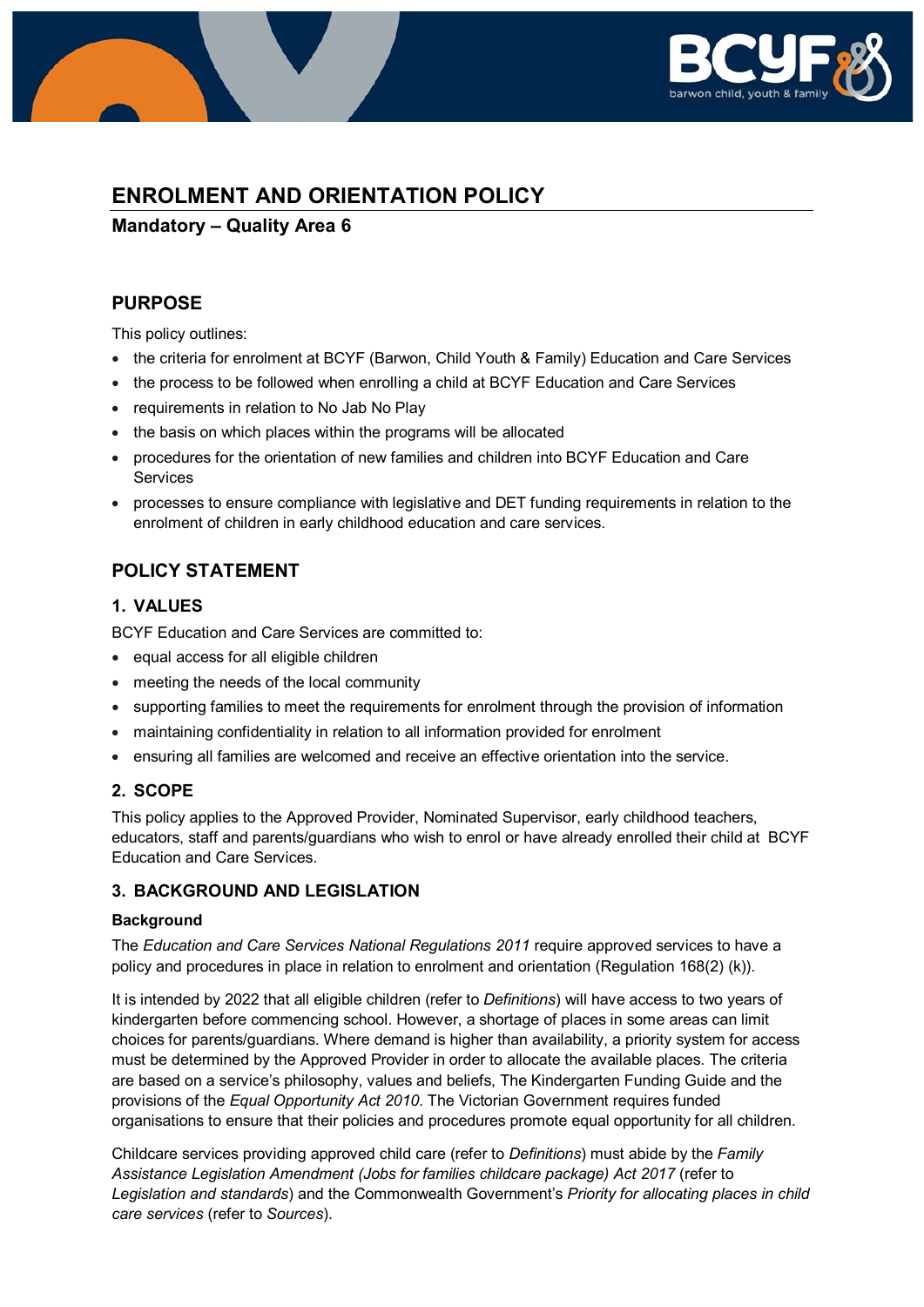

Immunisations are an effective means of reducing the risk of vaccine preventable diseases. Early Childhood Education and Care services which are regulated under the *Education and Care Services National Law Act* 2010 and *Education and Care Services National Regulations 2011* have legislative responsibilities under the *Public Health and Wellbeing Act 2008* to only offer a confirmed place in their programs to children with an Australian Immunisation Register (AIR) Immunisation History Statement (refer to *Definitions)*. To meet the Child Care Subsidy immunisation requirements, children must be immunised according to the National Immunisation Program Schedule (refer to *Sources*) set out by the Australian Government Department of Health.

#### **Legislation and standards**

Relevant legislation and standards include but are not limited to:

- *A New Tax System (Family Assistance) Act 1999*
- *[Charter of Human Rights and Responsibilities Act 2006](http://www.legislation.vic.gov.au/Domino/Web_Notes/LDMS/PubStatbook.nsf/f932b66241ecf1b7ca256e92000e23be/54d73763ef9dca36ca2571b6002428b0!OpenDocument)* (Vic)
- *Children, Youth and Families Act 2005* (Vic)
- *Child Wellbeing and Safety Act 2005* (Vic)
- *Disability Discrimination Act 1992* (Cth)
- *Education and Care Services National Law Act 2010*
- *Education and Care Services National Regulations 2011*: Regulations 160, 161, 162, 168, 177, 181, 183
- *Equal Opportunity Act 2010* (Vic)
- *National Quality Standard*, Quality Area 6: Collaborative Partnerships with Families and **Communities**
- *Public Health and Wellbeing Act 2008* (Vic)
- *Public Health and Wellbeing Regulations 2019 (Vic)*
- *Sex Discrimination Act 1984* (Cth)

### **4. DEFINITIONS**

The terms defined in this section relate specifically to this policy. For commonly used terms e.g. Approved Provider, Nominated Supervisor, Regulatory Authority etc. refer to the *General Definitions* section of this manual.

**Australian Immunisation Register (AIR) Immunisation History Statement:** is the only form of acceptable evidence of immunisation. The AIR is a national register administered by Medicare that records all vaccinations given in Australia, including to children. Parents/carers must provide a copy of their most recent AIR Immunisation History Statement, which shows that the child is up to date with their immunisations upon enrolment and when a child has received or been due to receive a vaccination while attending the service. In the case of medical contraindication, an authorised medical practitioner completes and signs a Medical Exemption Form, and supplies it to the AIR. In order to confirm enrolment, the Immunisation History Statement must show the child is up to date with the vaccines they can have medical contraindication and indicate the due date for the next vaccinations the child is able to receive in the future if applicable.

**Approved providers:** legally responsible for the compliance with the National Law (section) and National Regulations (Regulation)

**Authorised nominee:** (In relation to this policy) is a person who has been given written authority by the parents/guardians of a child to collect that child from the education and care service. These details will be on the child's enrolment form.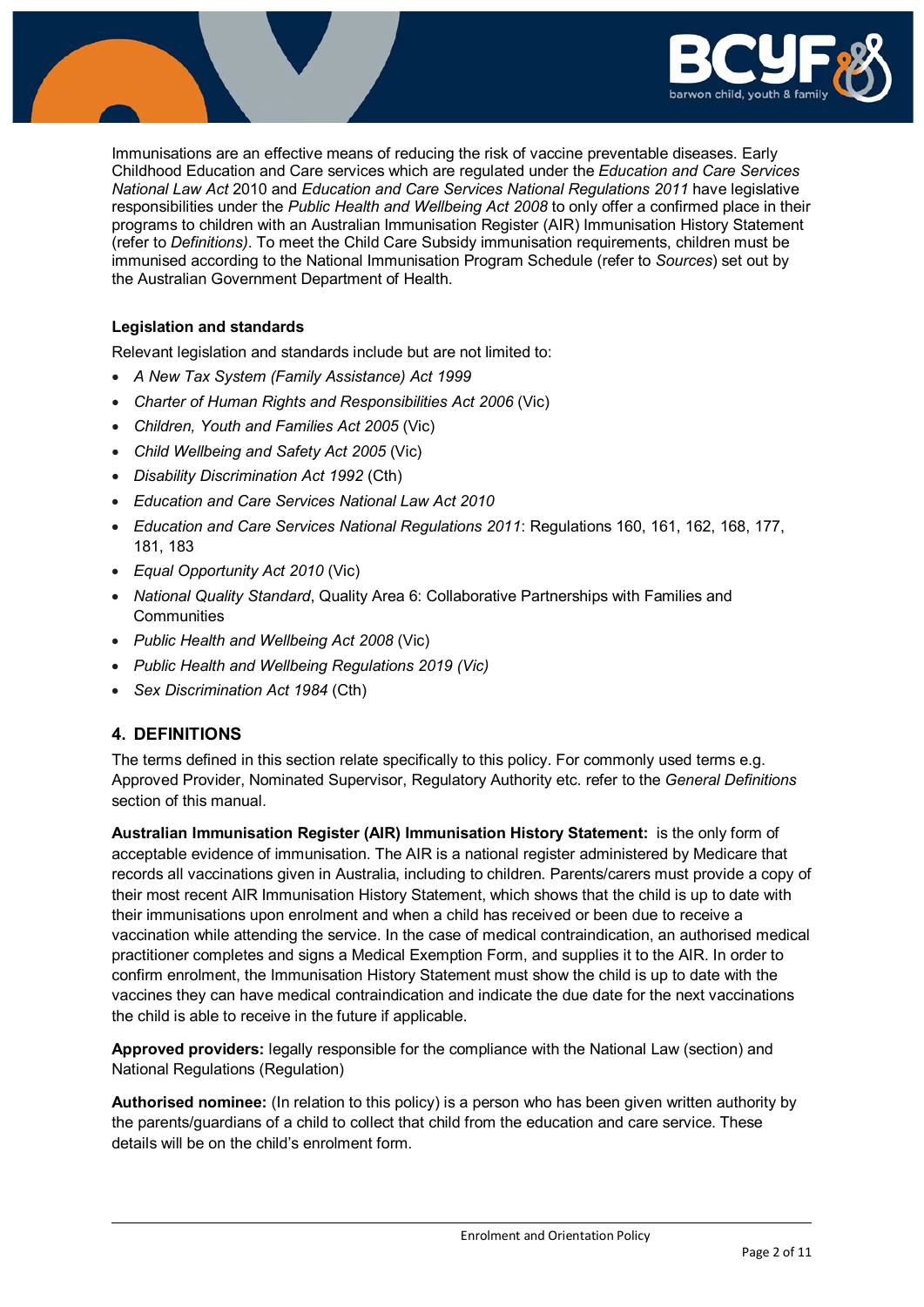

**Children with additional needs:** Children whose development or physical condition requires specialist support or children who may need additional support due to language, cultural or economic circumstances (refer to *Inclusion and Equity Policy*).

**Deferral:** When a child does not attend in the year when they are eligible for a funded kindergarten place, or is officially withdrawn from a service prior to the April data collection. DET considers that this child has not accessed a year of funded kindergarten and is therefore eligible for DET funding in the following year.

**Eligible child:** as defined by the Kindergarten Funding Guide; a child that is at least four years old on April 30<sup>th</sup> in the year of enrolment; enrolled for at least 15 hours per week or 600 hours per year in a 4-year-old program; and not enrolled at a funded kindergarten program at another service. Or a child that is at least three years old on April  $30<sup>th</sup>$  in the year of enrolment and is enrolled in a funded 3-yearold kindergarten program. Any child that is enrolled in an early childhood and education and care service must have an AIR Immunisation History Statement that indicate that the child is fully vaccinated for their age or who qualify for the 16-weeks grace period.

**Enrolment form:** A form that collects contact details, and personal and medical information from parents/guardians about their child. The information on this form is placed on the child's enrolment record (see below) and is kept confidential by the service.

**Enrolment record:** The collection of documents which contains information on each child as required under the National Regulations (Regulations 160, 161, 162) emergency contacts; authorised nominee; details of any court orders; and health information including immunisation status. Enrolment records are stored securely in the service due to their confidential nature.

**Fee:** A charge for a place within a program at the service.

**Grace period:** allows specific categories of children of families experiencing vulnerability and disadvantage to enrol and attend the service without an AIR Immunisation History Statement (refer to *Definitions*) or when the statement is assessed as not being up-to-date. Services complete the grace period eligibility form with families during enrolment, and keep a copy with the child's enrolment record. The 16-week grace period starts on the first day of the child's attendance at the service. During the grace period, the service is required to take reasonable steps to obtain the AIR Immunisation History Statement (refer to *Definitions*) and to encourage families to access immunisation services.

**Immunisation Details:** The Government's No Jab No Play laws require all children to be ageappropriately immunised before enrolment can be confirmed. Further information on immunisation requirements for enrolment in early childhood services is available on the State Government's Better Health Channel at [www.betterhealth.vic.gov.au/campaigns/no-jab-no-play](http://www.betterhealth.vic.gov.au/campaigns/no-jab-no-play)

**Kindergarten Placement Offer deposit:** A charge to secure a place that has been offered in a program at the service. This is deducted from term fees.

**Kindergarten Registration fee**: A payment to cover administrative costs associated with the processing of a child's kindergarten registration on the wait list excluding families who are verified as qualifying for Kindergarten Fee Subsidy (KFS) or Early Start Kindergarten (ESK)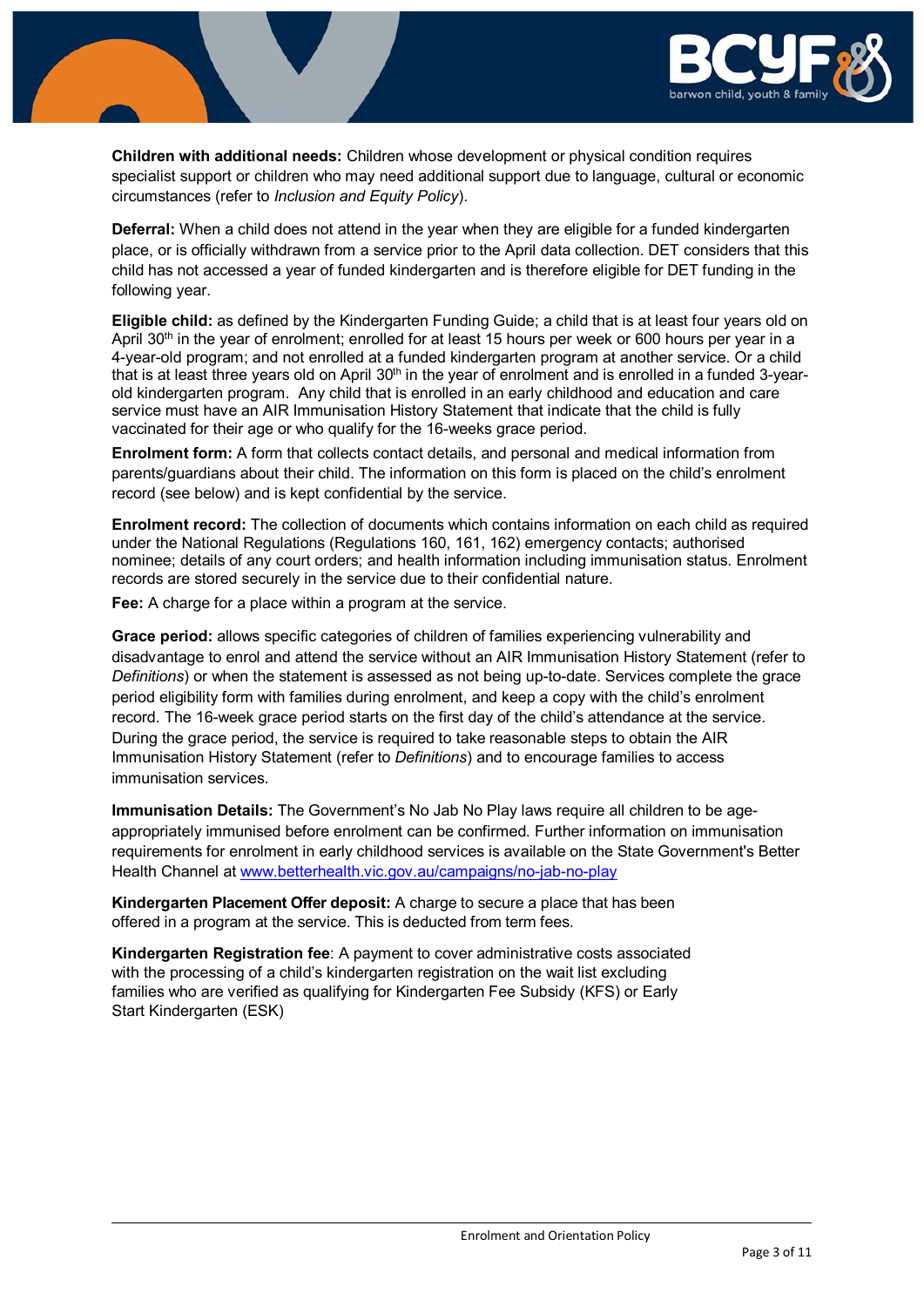

**Priority of access:** in instances where more eligible children apply for a place at a service than there are places available, the service must allocate spaces using the criteria outlined in *The Kindergarten Funding Guide* (*see Attachment 1: Eligibility and priority of access criteria for a 3 and 4-year-old funder kindergarten program*), or if in receipt of the CCS, comply with the Commonwealth Government's policy for allocating places (*see Source*).

**Registration form:** A form to apply for a place at the service.

**Vulnerable Children/Families:** Children are vulnerable if the capacity of parents and family to effectively care, protect and provide for their long-term development and wellbeing is limited. Some factors which may contribute to a child being vulnerable include: a child with a disability; living in a family with a low income, or one which is experiencing problems with housing, domestic violence, known to Child Protection, Out of Home Care, substance abuse, or mental health; Aboriginal and/or Torre Strait Islander, having a culturally and linguistically diverse background; having a young or sole parent, or a parent with a disability (adapted from the *Kindergarten Funding Guide*)

### **5. SOURCES AND RELATED POLICIES**

#### **Sources**

- Australian Childhood Immunisation Register: [www.humanservices.gov.au/customer/services/medicare/australian-childhood-immunisation](http://www.humanservices.gov.au/customer/services/medicare/australian-childhood-immunisation-register)[register](http://www.humanservices.gov.au/customer/services/medicare/australian-childhood-immunisation-register)
- Child Care Subsidy(Eligibility of Child Care Services for Approval and Continued Approval) Determination 2000: <https://www.legislation.gov.au/Details/F2018L00826>
- Department of Home Affairs, translating services: www.translating.homeaffairs.gov.au
- *Guide to the Education and Care Services National Law and the Education and Care Services National Regulations 2011*: [www.acecqa.gov.au/](http://www.acecqa.gov.au/)
- *Guide to the National Quality Standard*: [www.acecqa.gov.au/](http://www.acecqa.gov.au/)
- *The Kindergarten Funding Guide (Department of Education and Training)*: [www.education.vic.gov.au/childhood/providers/funding/Pages/kinderfundingcriteria.aspx](http://www.education.vic.gov.au/childhood/providers/funding/Pages/kinderfundingcriteria.aspx)
- *Immunisation enrolment toolkit for early childhood education and care services* 2015: <https://www2.health.vic.gov.au/public-health/immunisation>
- Victorian Department of Health: [www.health.vic.gov.au/immunisation](http://www.health.vic.gov.au/immunisation)

#### **Service policies**

- *Acceptance and Refusal of Authorisations Policy*
- *Complaints and Grievances Policy*
- *Dealing with Infectious Disease Policy*
- *Fees Policy*
- *Inclusion and Equity Policy*
- *Privacy and Confidentiality Policy*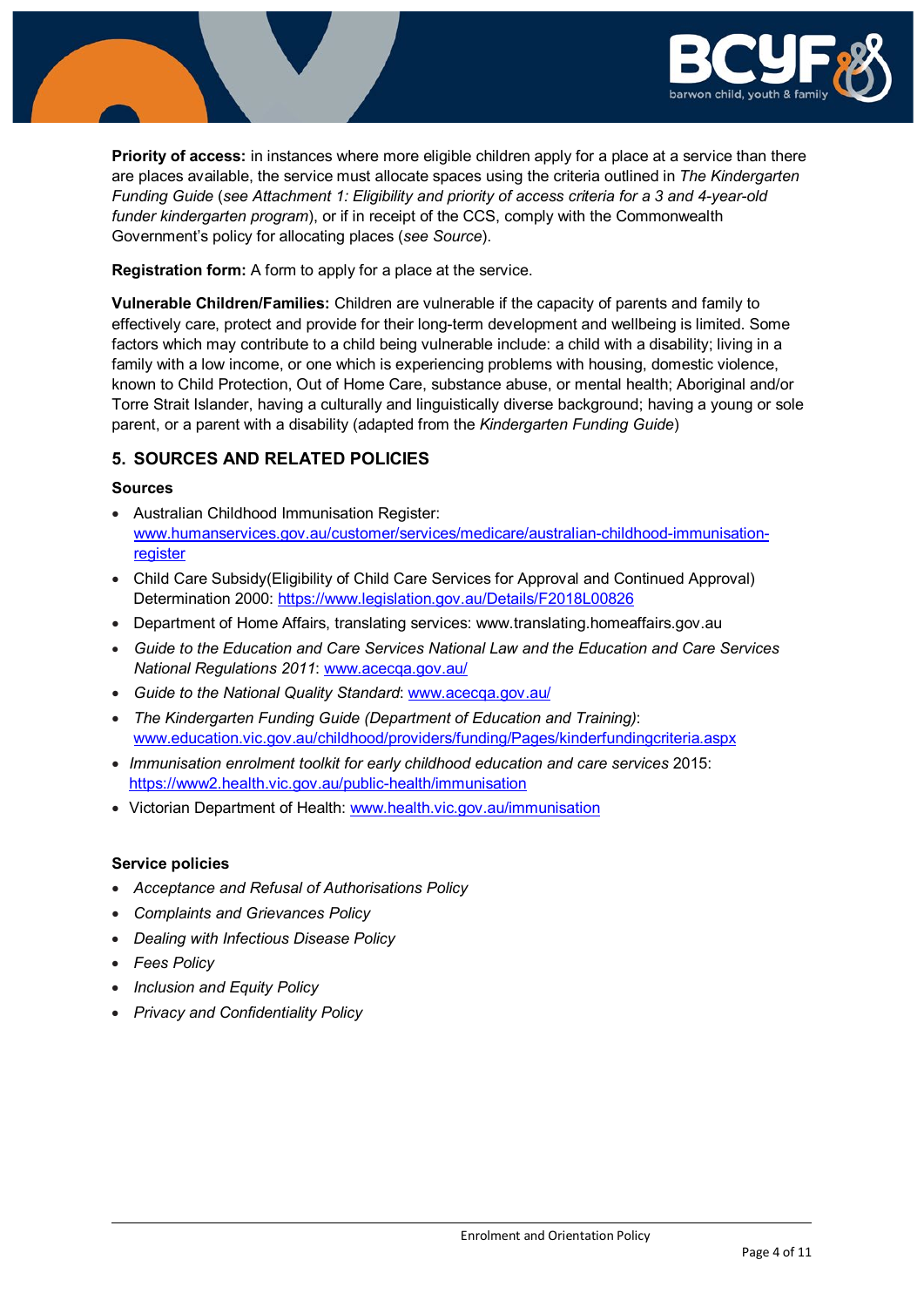

## **PROCEDURES**

#### **The Approved Provider is responsible for:**

- developing and implementing a registration, offers, enrolment and orientation process and policy
- determining the criteria for priority of access to programs at BCYF Education and Care Services, as described in The Kindergarten Funding Guide; and/or as describe under the Family Assistance Law for CCS recipients, and the service's philosophy
- considering any barriers to access that may exist, developing procedures that ensure all eligible families are aware of, and are able to access, an early childhood program
- complying with the *Inclusion and Equity Policy*
- the registration, enrolment process and the day-to-day implementation of this policy
- providing opportunities (in consultation with the Nominated Supervisor and educators) for interested families to attend the service during operational hours to observe the program and become familiar with the service prior to their child commencing in the program
- providing parents/guardians with information about the requirements of registration and the law for enrolment, locating and accessing immunisation services and obtaining acceptable immunisation documentation required for enrolment
- ensuring parents/guardians are only offered a place when a **child's proof of age** and **immunisation history statement from the Australian Immunisation Register is provided** and **assessed as being acceptable** or the child has been assessed as eligible for the grace period
- assessing the child's immunisation documentation **prior to enrolment** to determine if the child's vaccination status complies with requirements. Unacceptable documentation is a letter from a doctor, a document indicating homeopathic immunisation, immunisation history other than from the Australian Immunisation Register (AIR) or a statutory declaration from parents.
- ensuring that only children who have acceptable immunisation documentation have a confirmed place in the program
- advising parents/guardians who do not provide or do not have acceptable birth certificate and AIR Immunisation History Statement that their children are not able to attend the service and referring them to the registry of Births, Deaths and Marriages Victoria and / or Australian Immunisation Register (AIR)
- advising parents/guardians who are not eligible for Medicare that they will need to take a translated copy of their child's overseas immunisation history to a general practitioner (GP) or immunisation nurse. Confirmation and registration with the Australian Immunisation Register will occur of the child's vaccines and any additional vaccines which are required in Australia
- advising parents/guardians a free translating document service can be applied for by most permanent and some temporary residents. Applicants are submitted through www.translating.homeaffairs.gov.au
- advising parent/guardians that the approved provider will complete the Grace period eligibility assessment form of a child enrolled under a grace period within the 16 weeks from when the child begins attending. (Note: the child can continue to attend the service if acceptable immunisation documentation is not obtained).
- advising parent /guardians that if a communicable disease outbreak occurs the child who is under a grace period or who is not up to date with their immunisation will be excluded under the Immunisation and Exclusion (schools and children's service) schedule.
- taking reasonable steps to obtain an up to date AIR Immunisation History Statement (refer to *Definitions*) from all parents/guardians after enrolment, twice per calendar year, timing reminders to comply with the maximum seven-month interval (Public Health and Wellbeing Regulation 107, Public Health and Wellbeing Act 2008 Section 143E)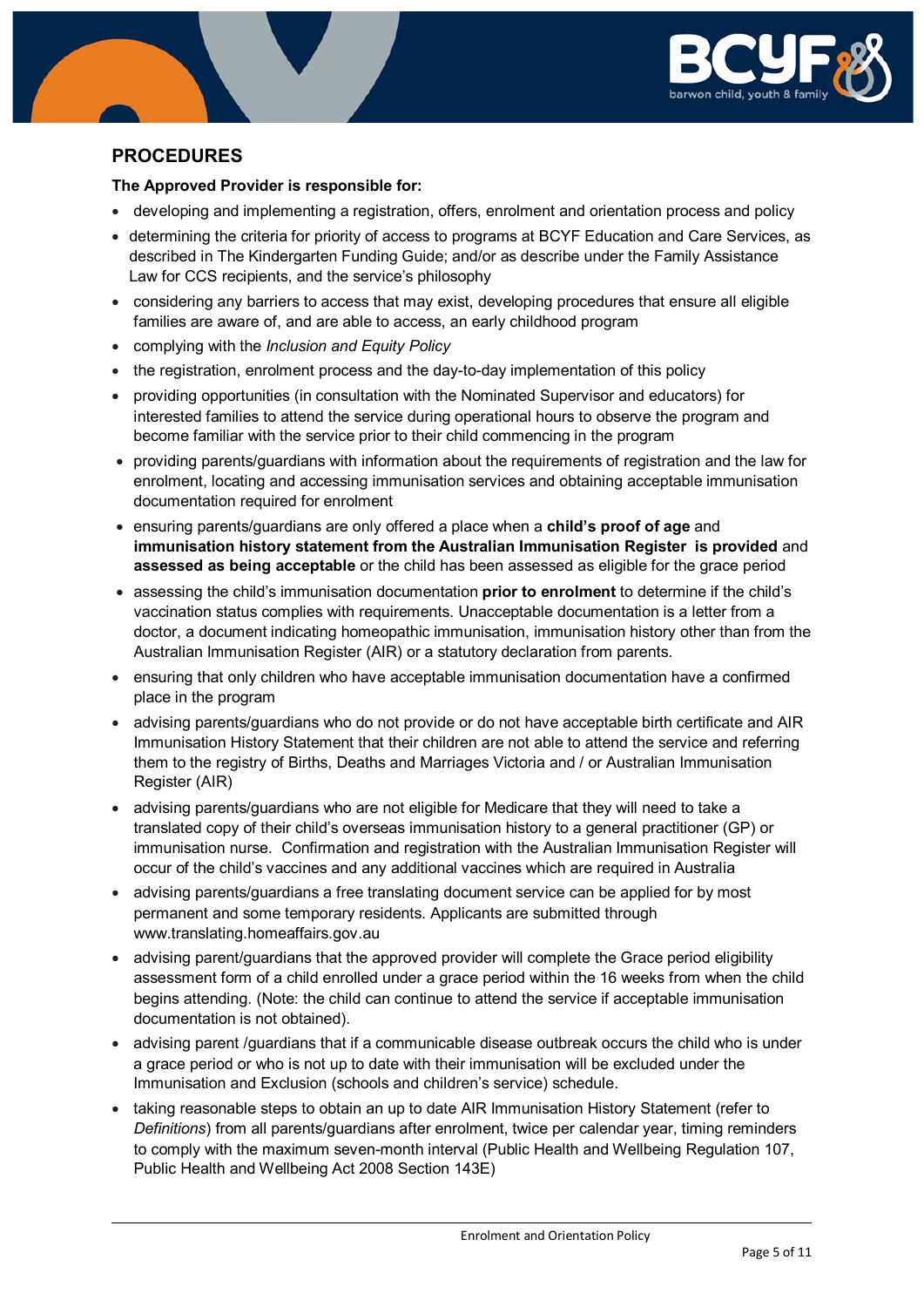

- ensuring that the enrolment form (refer to *Definitions*) complies with the requirements of Regulations 160, 161, 162 and that it effectively meets the management requirements of the service
- ensuring that enrolment records (refer to *Definitions)* are stored in a safe and secure place, and kept for three years after the last date on which the child was educated and cared for by the service (Regulation 183)
- ensuring that the orientation program and plans meet the individual needs of children and families, and comply with DET funding criteria
- reviewing the orientation processes for new families and children to ensure the objectives of this policy are met
- ensuring that parents/guardians of a child attending the service can enter the service premises at any time that the child is being educated and cared for, except where this may pose a risk to the safety of children or staff, or conflict with any duty of the Approved Provider, Nominated Supervisor or educators under the Law (Regulation 157).

#### **The Nominated Supervisor and early childhood teachers are responsible for:**

- responding to parent/guardian enguiries regarding their child's readiness for the program that they are considering enrolling their child in
- reviewing enrolment forms to identify children with additional needs (refer to *Definitions* and the *Inclusion and Equity Policy*)
- reviewing the early years' enrolment and consent form for each child and to ensure that all areas have been completed before orientation occurs.
- responding to parent/guardian enquiries regarding their child's readiness for the program that they are considering enrolling their child in
- implementing an orientation program and plan that meets the individual needs of children and families, and complies with DET funding criteria
- meet parent/guardian and discuss health and wellbeing needs of children diagnosed with Anaphylaxis, Asthma, diabetes and or allergy which requires a medical action plan, and a risk minimisation and communication plan
- encouraging parents/guardians to:
	- − stay with their child as long as required during the settling in period
	- − make contact with educators and carers at the service, when required
- assisting parents/guardians to develop and maintain a routine for saying goodbye to their child
- sharing information with parents/guardians regarding their child's progress with regard to settling in to the service
- discussing support services for children with parents/guardians, where required.

#### **All educators are responsible for:**

- responding to enrolment enquiries on a day-to-day basis and referring people to the person responsible for the enrolment process, as required
- providing parents/guardians with information about the requirements of the law for enrolment, locating and accessing immunisation services and obtaining AIR Immunisation History Statement (refer to *Definitions*) required for enrolment
- developing strategies to assist new families to:
	- − feel welcomed into the service
	- − become familiar with service policies and procedures
	- − share information about their family beliefs, values and culture
	- − share their understanding of their child's strengths, interests, abilities and needs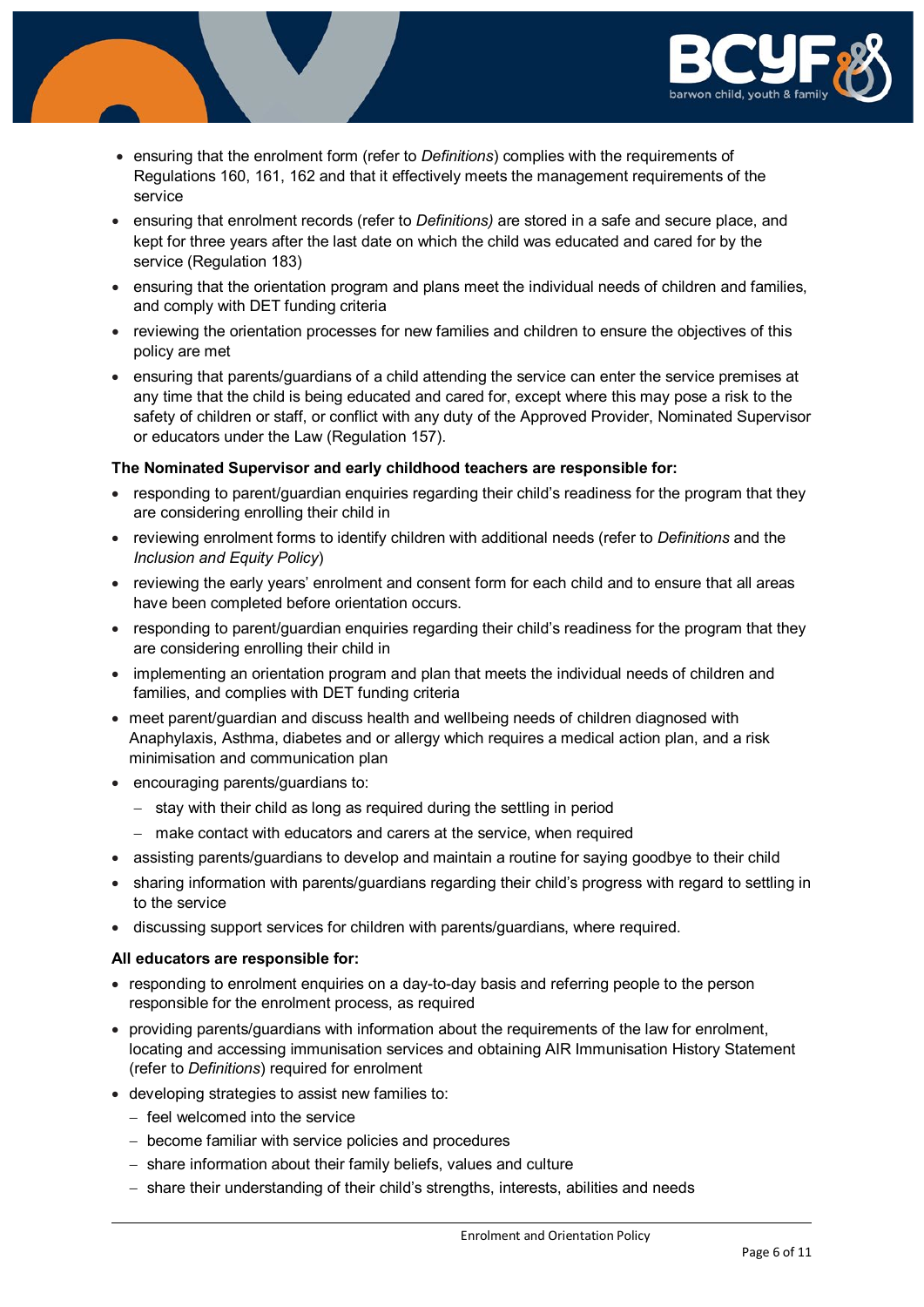

- − discuss the values and expectations they hold in relation to their child's learning
- providing comfort and reassurance to children who are showing signs of distress when separating from family members
- complying with the service's *Privacy and Confidentiality Policy* in relation to the collection and management of a child's enrolment information.

#### **When accessing kindergarten parents/guardians are responsible for:**

- reading and complying with this *Enrolment and Orientation Policy*
- reading and complying with the BCYF *Fees policy*
- completing the enrolment application form and the enrolment record prior to their child's commencement at the service and providing AIR Immunisation History Statement (refer to *Definitions*) of their child's immunisation status and Proof of Age document
- where a child is eligible for the 16 weeks grace period, ensuring that the child's immunisations are updated in line with the schedule and providing an up to date AIR Immunisation History Statement (refer to *Definitions*) to the service
- ensuring that all other required information is provided to the service
- updating information by notifying the service of any changes as they occur.

#### **Volunteers and students, while at the service, are responsible for following this policy and its procedures**

#### **EVALUATION**

In order to assess whether the values and purposes of the policy have been achieved, the Approved Provider will:

- regularly seek feedback from everyone affected by the policy regarding its effectiveness
- monitor the implementation, compliance, complaints and incidents in relation to this policy
- keep the policy up to date with current legislation, research, policy and best practice
- revise the policy and procedures as part of the service's policy review cycle, or as required
- notify parents/guardians at least 14 days before making any changes to this policy or its procedures.

### **ATTACHMENTS**

- Attachment 1: Eligibility and priority of access criteria
- Attachment 2: Work Instructions Registration and Enrolment Process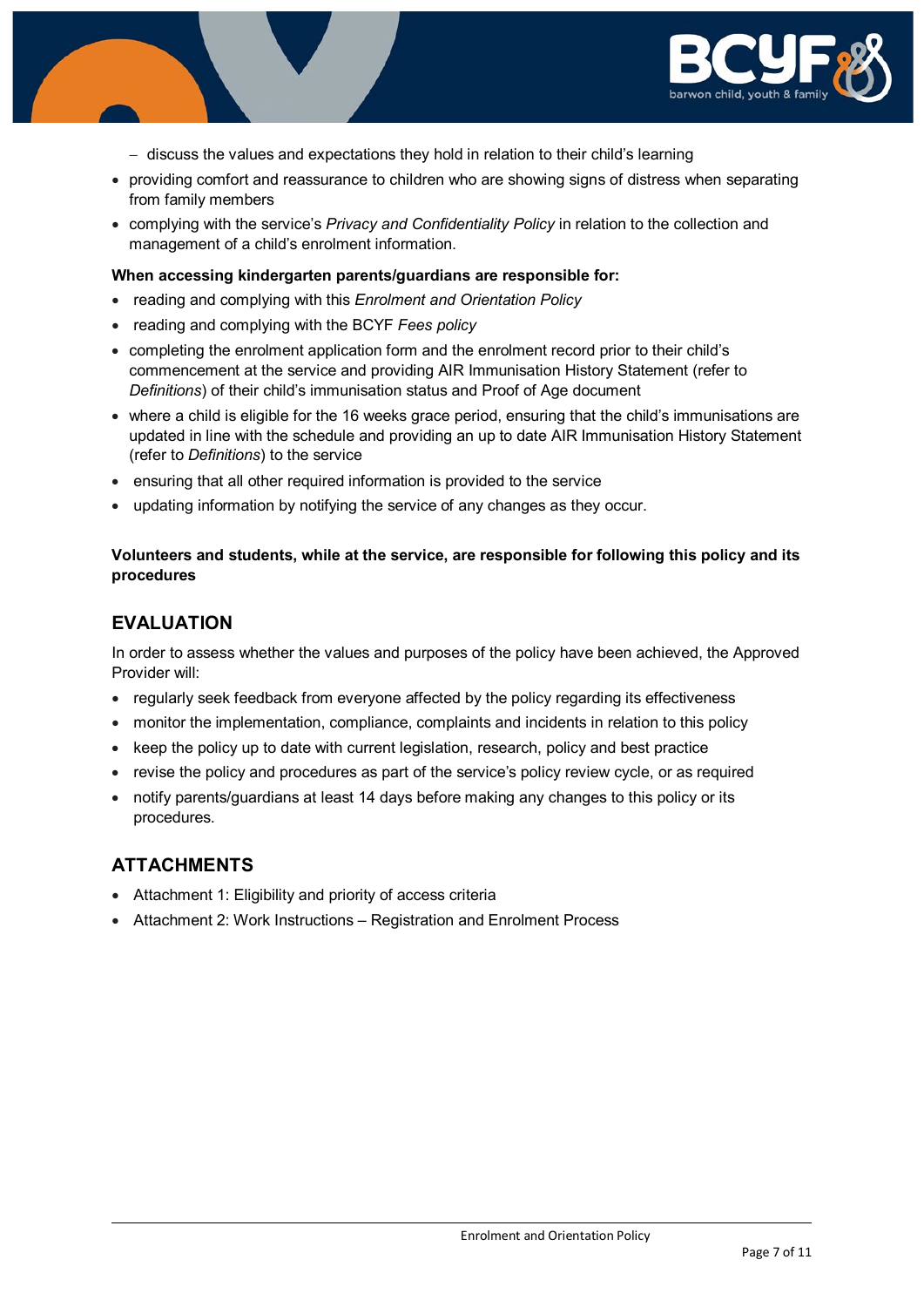

## **AUTHORISATION/DOCUMENT HISTORY**

This policy was initially adopted by the Approved Provider of Glastonbury Community Services (now Barwon, Child Youth & Family) education and care services on 7 October 2013.

| <b>Version</b><br><b>Number</b> | <b>Approval Date</b>           | <b>Approved By</b>                                     | <b>Brief Description</b>                                                      |
|---------------------------------|--------------------------------|--------------------------------------------------------|-------------------------------------------------------------------------------|
| V <sub>1</sub>                  | April 2016                     | Executive<br>Director Client<br><b>Services</b>        | Glastonbury Community Services policy reviewed and<br>reformatted under BCYF. |
| V <sub>2</sub>                  | April 2018                     | Executive<br><b>Director Client</b><br><b>Services</b> | Policy reviewed against the National Quality Framework                        |
| V3                              | October 2020                   | Director, Early<br><b>Years Services</b>               | Updated review date.                                                          |
| V4                              | June 2021                      | Director, Early<br><b>Years Services</b>               | Updated review date.                                                          |
| <b>Author</b>                   | Manager Early Years            |                                                        |                                                                               |
| <b>Reviewer</b>                 | Director, Early Years Services |                                                        |                                                                               |

## **REVIEW DATE: JUNE 2022**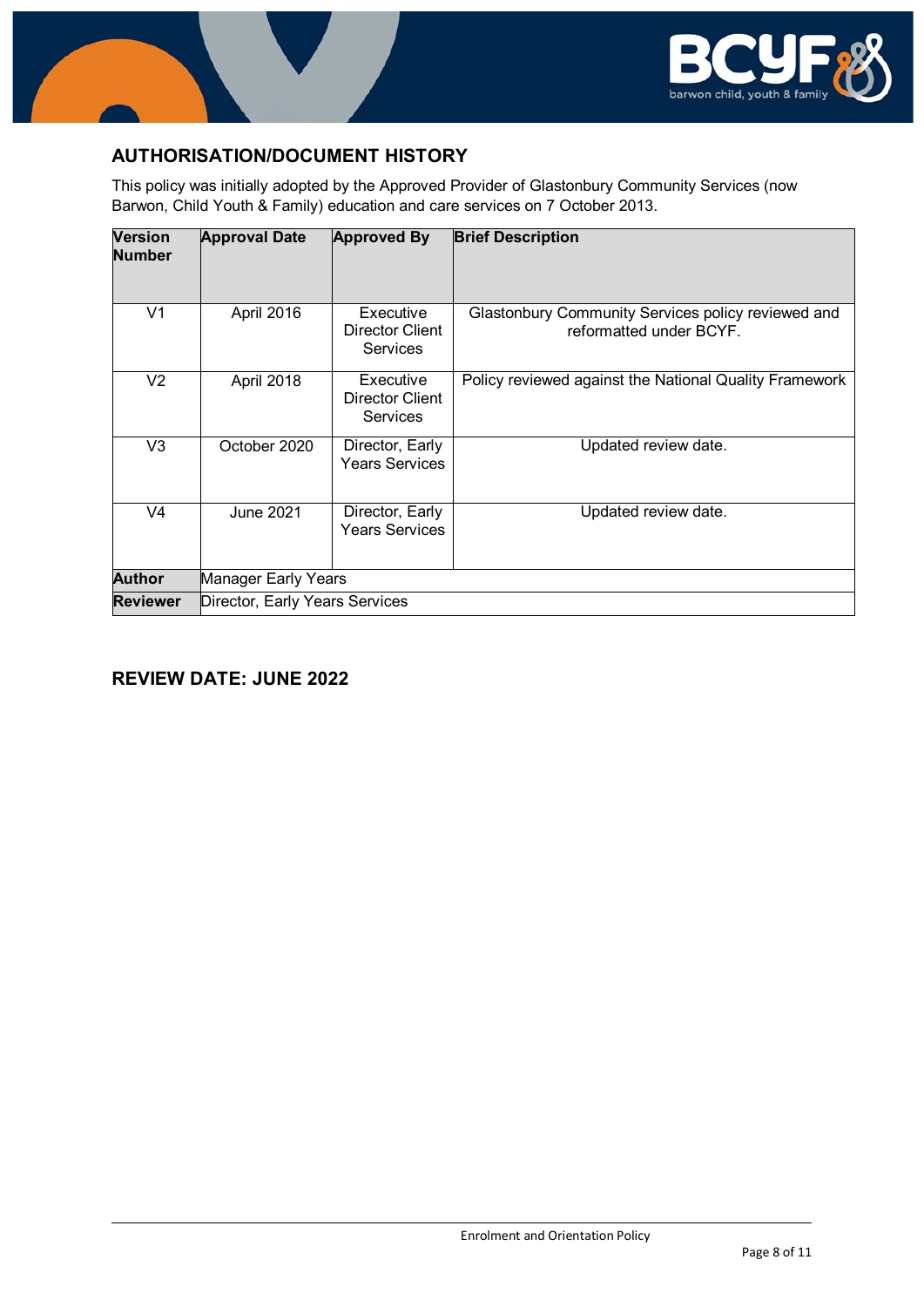

# **ATTACHMENT 1 Eligibility and Priority of Access Criteria**

#### **City of Greater Geelong, Bethany Kindergarten Services & BCYF (Barwon Child, Youth & Family) Kindergarten Enrolment Priority of Access Criteria**

| <b>Priority Criteria</b>                                                                                                                                                                                                                                                                                                                  | Determined by:                                                                                                                                                                                                                                                                                                                                                                                                                                                                                                 |
|-------------------------------------------------------------------------------------------------------------------------------------------------------------------------------------------------------------------------------------------------------------------------------------------------------------------------------------------|----------------------------------------------------------------------------------------------------------------------------------------------------------------------------------------------------------------------------------------------------------------------------------------------------------------------------------------------------------------------------------------------------------------------------------------------------------------------------------------------------------------|
| Priority 1 Criteria:                                                                                                                                                                                                                                                                                                                      |                                                                                                                                                                                                                                                                                                                                                                                                                                                                                                                |
| Children at risk of abuse or neglect,                                                                                                                                                                                                                                                                                                     | The child is:                                                                                                                                                                                                                                                                                                                                                                                                                                                                                                  |
| including children in Out-of-Home Care                                                                                                                                                                                                                                                                                                    | attending a three-year-old kindergarten<br>$\bullet$<br>program through Early Start Kindergarten<br>or Access to Early Learning, or is                                                                                                                                                                                                                                                                                                                                                                         |
|                                                                                                                                                                                                                                                                                                                                           | referred by:<br>$\bullet$                                                                                                                                                                                                                                                                                                                                                                                                                                                                                      |
|                                                                                                                                                                                                                                                                                                                                           | <b>Child Protection</b><br>$\circ$                                                                                                                                                                                                                                                                                                                                                                                                                                                                             |
|                                                                                                                                                                                                                                                                                                                                           | Child and family services (family<br>$\circ$<br>services referral and support team,<br>Child FIRST/integrated family<br>services/Services Connect case<br>worker)                                                                                                                                                                                                                                                                                                                                              |
|                                                                                                                                                                                                                                                                                                                                           | Maternal and Child Health nurse, or<br>$\circ$                                                                                                                                                                                                                                                                                                                                                                                                                                                                 |
|                                                                                                                                                                                                                                                                                                                                           | Out-of-Home Care provider.<br>$\circ$                                                                                                                                                                                                                                                                                                                                                                                                                                                                          |
| Aboriginal and/or Torres Strait Islander<br>children                                                                                                                                                                                                                                                                                      | As part of the enrolment process, service<br>providers must respectfully ask families 'is your<br>child Aboriginal and/or Torres Strait Islander?'<br>and record this information in KIM.                                                                                                                                                                                                                                                                                                                      |
| Asylum seeker and refugee children                                                                                                                                                                                                                                                                                                        | An appropriate visa identifies the child and/or<br>parents as a refugee or asylum seeker.                                                                                                                                                                                                                                                                                                                                                                                                                      |
| Children eligible for the Kindergarten Fee<br>Subsidy                                                                                                                                                                                                                                                                                     | A child or parent holds a Commonwealth<br>$\bullet$<br>Health Care Card, Pensioner Concession<br>Card, Veteran's Affairs Card, or<br>multiple birth children (triplets,<br>$\bullet$<br>quadruplets).                                                                                                                                                                                                                                                                                                          |
| Children with additional needs, defined as<br>children who:<br>require additional assistance in order<br>$\Omega$<br>to fully participate in the kindergarten<br>program<br>require a combination of services<br>$\circ$<br>which are individually planned<br>have an identified specific disability or<br>$\circ$<br>developmental delay | The child:<br>is assessed as having delays in two or<br>$\bullet$<br>more areas and is declared eligible for a<br>second funded year of kindergarten<br>holds a Child Disability Health Care Card<br>has previously been approved for<br>٠<br>Kindergarten Inclusion Support Package,<br>or referred by:<br>the National Disability Insurance<br>$\circ$<br>Scheme<br>Early Childhood Intervention Service<br>$\circ$<br>Preschool Field Officer, or<br>$\circ$<br>Maternal and Child Health nurse.<br>$\circ$ |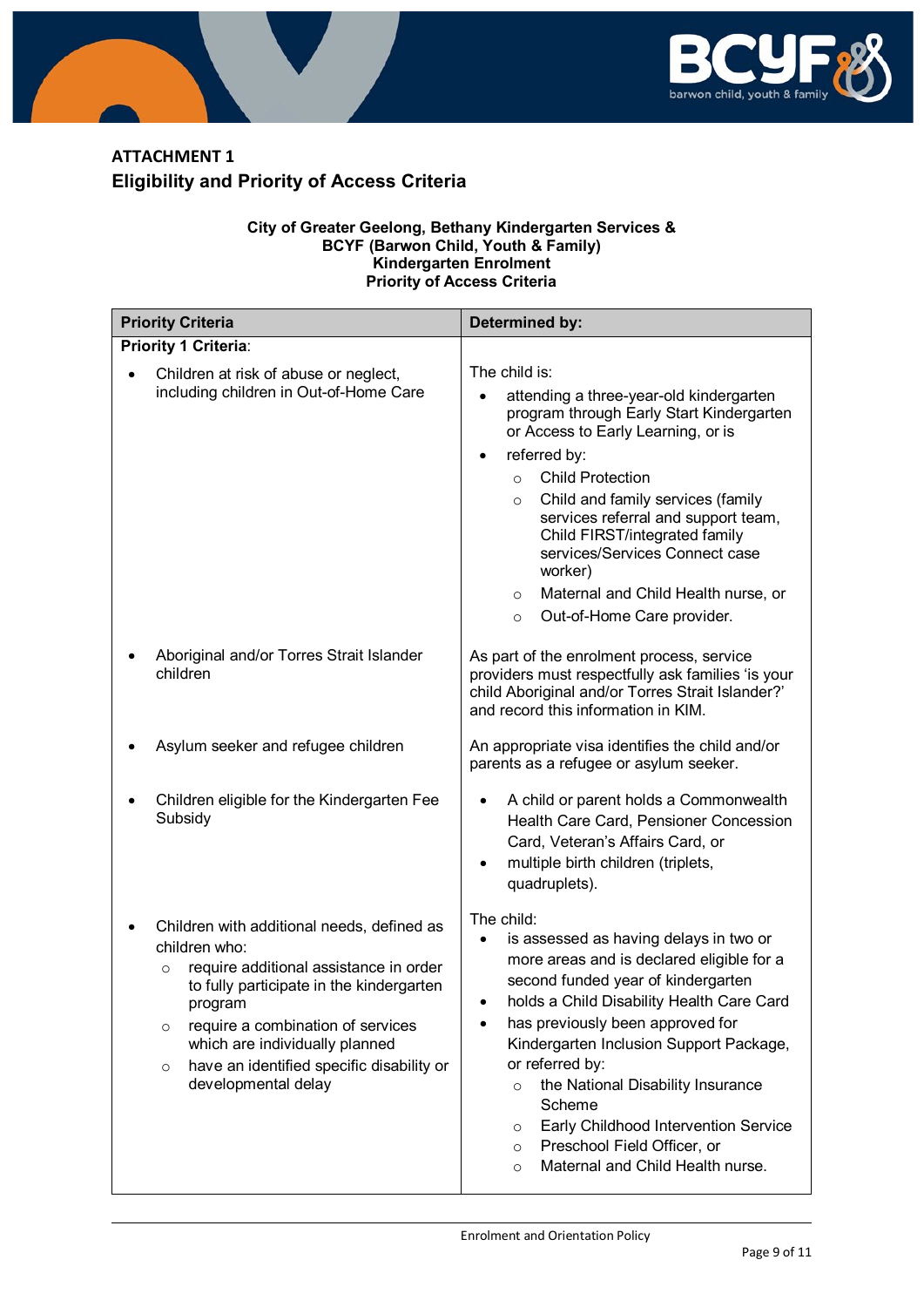

| Priority 2 Criteria:                                                                                                                                                                                                         |                                                                                                                                         |
|------------------------------------------------------------------------------------------------------------------------------------------------------------------------------------------------------------------------------|-----------------------------------------------------------------------------------------------------------------------------------------|
| One year before school children                                                                                                                                                                                              |                                                                                                                                         |
| Children who turn 4 before 30th April, who<br>will be attending school the following year,<br>have not yet had their Year Before School<br>subsidised Kindergarten year and have<br>prior association with the service then: | Identified by the family.<br>Verified on enrolment database system                                                                      |
| Children who turn 4 before 30th April, who<br>٠<br>will be attending school the following year<br>and have not yet had their Year Before<br>School subsidised Kindergarten year.                                             |                                                                                                                                         |
| <b>Priority 3 Criteria:</b><br>Two years before school children                                                                                                                                                              |                                                                                                                                         |
| Children who turn 3 before 30 <sup>th</sup> April in the<br>year of enrolment and have prior<br>association with the service then:                                                                                           | Identified by the family.<br>Verified on enrolment database system                                                                      |
| Children who turn 3 before 30 <sup>th</sup> April in the<br>٠<br>year of enrolment                                                                                                                                           |                                                                                                                                         |
| <b>Priority 4 Criteria:</b>                                                                                                                                                                                                  |                                                                                                                                         |
| Colac<br>Children and their family who reside, work or<br>study within the Colac Otway Shire municipality                                                                                                                    | Identified by the family.<br>Family to provide evidence that they reside,<br>work or study within the Colac Otway Shire<br>municipality |
| Children whose families are in the process of<br>relocating to Colac Otway Shire municipality                                                                                                                                |                                                                                                                                         |
|                                                                                                                                                                                                                              |                                                                                                                                         |
| Children who are cared for within the Colac<br>Otway Shire municipality                                                                                                                                                      |                                                                                                                                         |
| Geelong<br>Children and their family who reside, work or<br>study within the City of Greater Geelong<br>municipality                                                                                                         | Identified by the family.<br>Family to provide evidence that they reside,<br>work or study within the City of Greater Geelong           |
| Children whose families are in the process of<br>relocating to City of Greater Geelong<br>municipality                                                                                                                       | municipality                                                                                                                            |
| Children who are cared for within the City of<br><b>Greater Geelong municipality</b>                                                                                                                                         |                                                                                                                                         |

\* BCYF will try to accommodate your first choice; however, a ballot system may be implemented should the interest exceed available places.